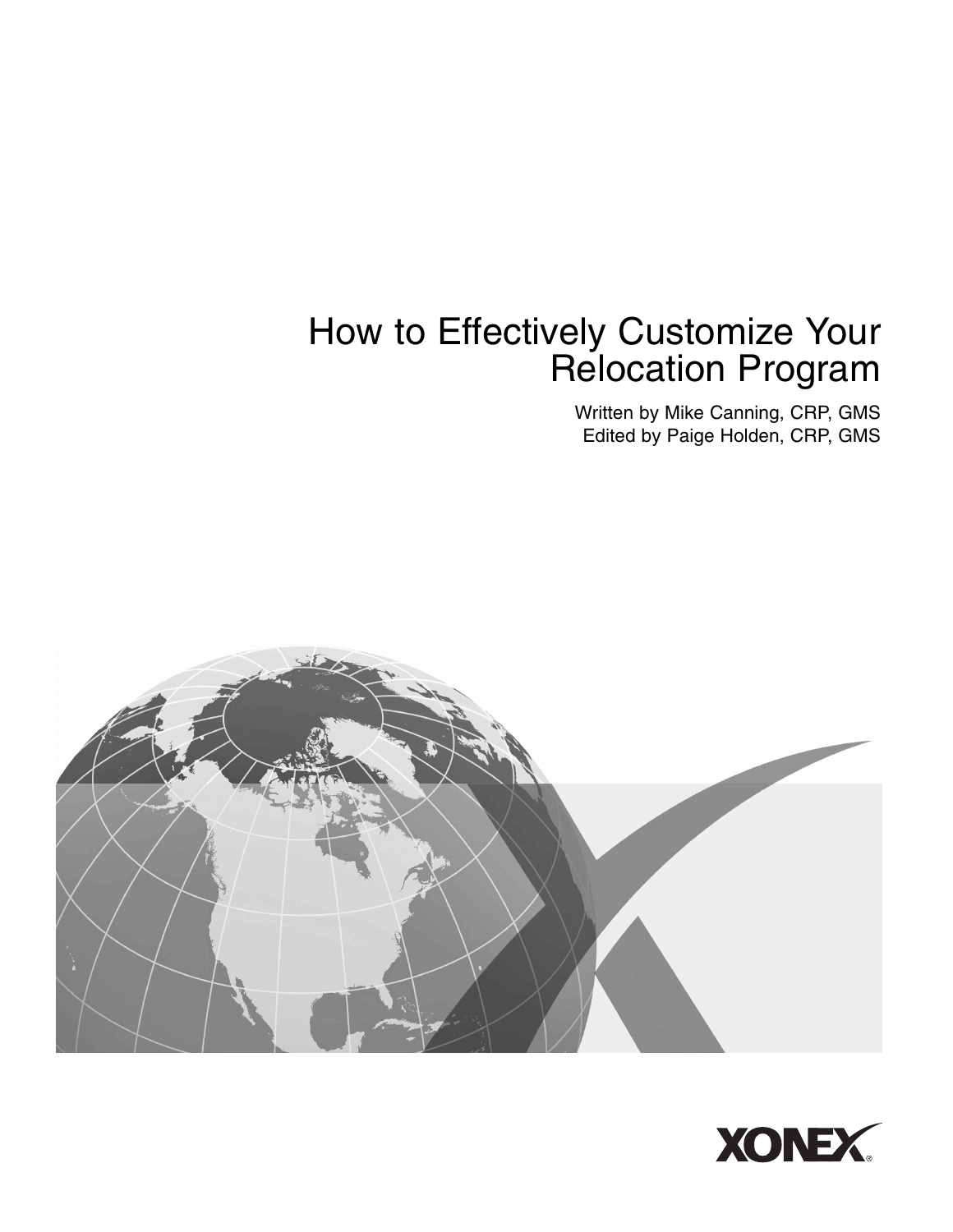## **Introduction**

Today, there are two distinct relocation program trends: a focus on cost containment and the addition of creative offerings. With the relocation process dragging out due to a sputtering housing market, expenses in almost every category have swollen to a point that budgeting is, at best, an exercise in futility. At the same time, the apprehension of prospective transferees has put pressure on employers to provide add-ons and approve exceptions in order to entice reluctant transferees to move.

So, what is the best solution to address these pressures?

Some employers have punted the idea of customization in favor of a one-size-fits-all approach. In a brisk market, this might work. But, in uncertain times, these programs are not nearly as effective from a cost or need perspective.

Other employers have gone the other way. In effort to customize programs to suit the needs of multiple layers of talent, we have seen companies have as many as ten working policies at any given time. In theory, this is great because it seems you are meeting the needs of the most transferees. But, if you are trying to administer more policies than you can count on two hands, or if you are bleeding money because nothing seems to fit right, you've reached policy overkill. Quantity does not always lead to quality.

Unfortunately, there isn't one recipe that is going to solve everyone's pain points. The first step is to throw out old ways of thinking and take a fresh and dynamic approach to relocation program management. It may sound counter-intuitive, but rather than try to build an equitable program for every transferee lumped into specific categories (homeowner verses renter, pay grades, new hire verses current employee, etc.), it's more important to turn the process upside down and look at the individual challenges of each move. In this whitepaper, we will explore how to analyze your program so that you can customize your policies in the most cost-effective way possible.

*If you are bleeding money because nothing seems to fit right, you've reached policy overkill.*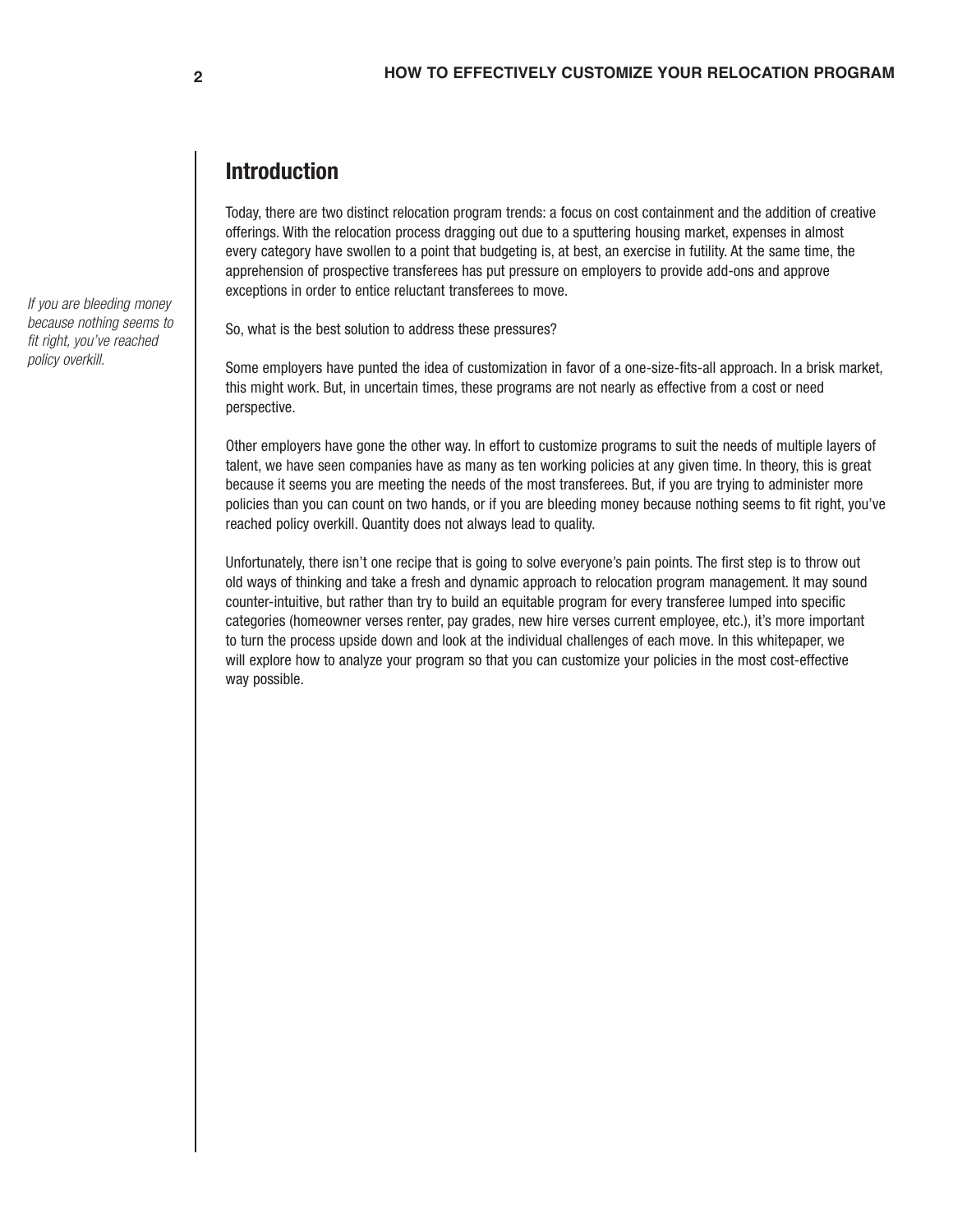## **The Evolution of Lump Sum Philosophy**

The lump sum trend was born out of a desire to be equitable. From an administrative and budgeting perspective, it's easy to just pay every transferee an equal lump sum and be done with it. However, even though lump sum policies appear to be simple on the surface, there are actually numerous flaws that arise with its implementation. In the real world, relocation factors vary. From person to person, you will face different requests surrounding the following:

- Family needs
- Transferee's comprehension of managing the funds/process
- Location costs
- Logistics needs
- Housing needs
- Time constraints
- Financial stakes (home equity position)
- Extended family needs

As you can see, when you take into account the factors above, lump sum relocation programs are rarely equitable. Surely, there are a number of places where a lump sum is a useful tool, but relocation managers with an eye on recruitment and retention should be wary of its simplicity and try to find alternatives to suit the specific needs of their transferees.

*The lump sum trend was born out of a desire to be equitable.*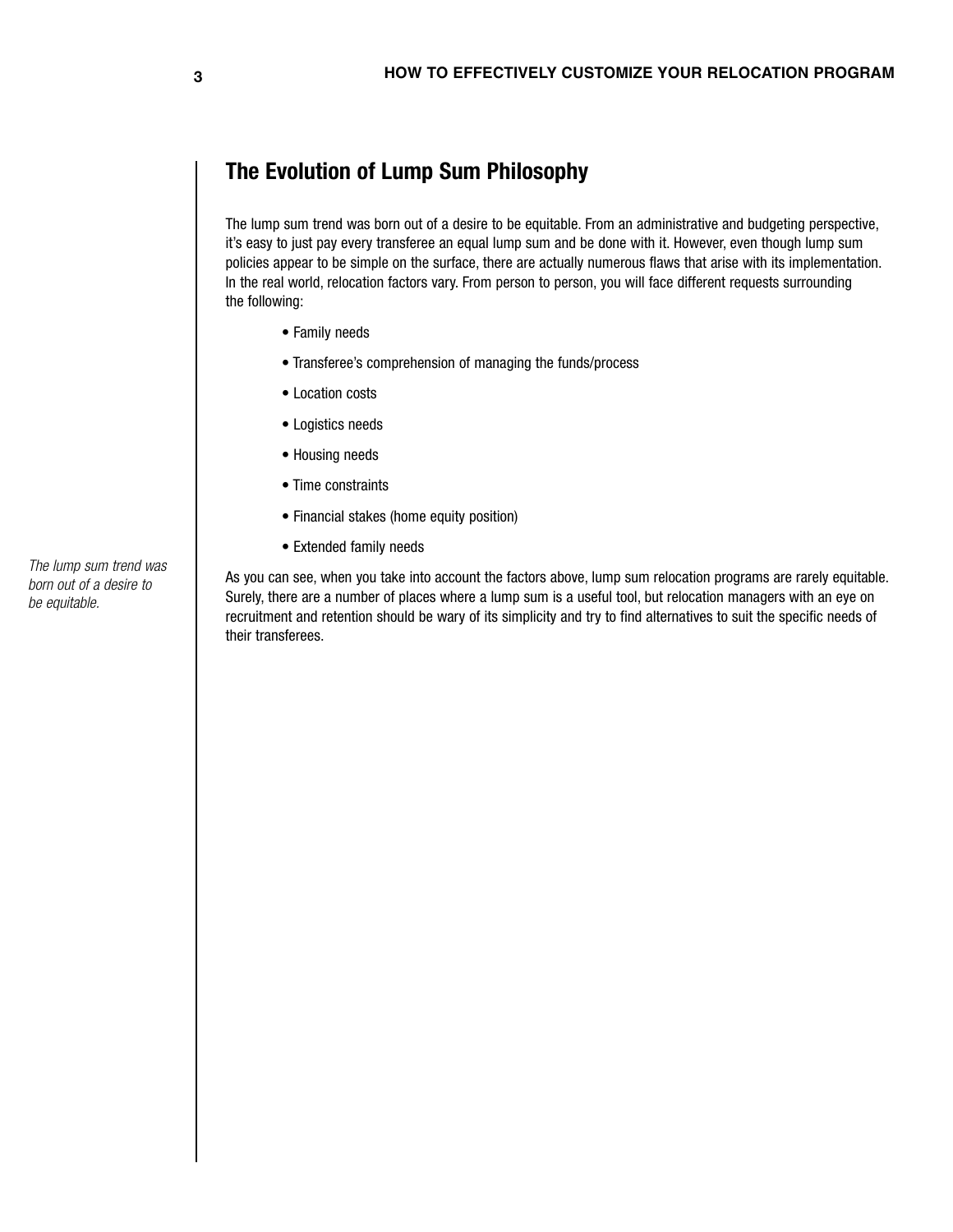### **Creating More Definition at the Lower Levels**

One of the biggest challenges with lump sum programs is that they are often used for entry-level hires who may not understand what they will need to successfully relocate. As such, they will require some guidance on how to allocate their resources effectively. Further, college graduates are usually so excited to hear that they will be receiving several thousand dollars to move that the level of enthusiasm is akin to a kid in an arcade with a pocket full of quarters. In both instances, the money never goes as far, nor lasts as long, as they think it will. Consequently, their positive attitude quickly changes when they realize the cost of moving, temporary living, leasing fees, travel and other "miscellaneous charges." In no time, the inefficiently spent funds are gone, leaving the transferee to plead his or her case to a manager. More often than not, managers will extend additional monies, which may or may not be captured as a relocation expense. This makes budget tracking all the more difficult when evaluating your relocation program.

For the new hire or lower level moves, employers typically commit a limited amount of resources. This is understandable because the benefit-cost ratio of these moves rarely justifies a bigger program. However, adding structure will help relocation managers use available resources more effectively. If your limit is \$2,000, consider direct billing a self-haul rental truck and then extending an allowance of \$1,000. If your limit is higher, pay for the cost in actual administered benefits wherever possible and allocate a smaller amount for truly miscellaneous expenses. For example, if you have a target of \$10,000, you can break down the cost over specific anticipated cost items, such as household goods movement, temporary living, home finding and final move, while leaving a smaller portion of the benefit to a miscellaneous "catch all" allowance. At the very least, provide your transferee with a menu of relocation services that they will need, including their cost, so that have some reference to help allocate funds.

#### What is a miscellaneous allowance?

In addition to providing a number of defined benefits, some employers also include an amount of cash to address any items that are not specifically covered in the policy. Frequently, this allowance is provided as cash at the beginning of the process to help the transferee with out-of-pocket expenses along the way. In other instances, the funds are handled as a reimbursement only upon providing a receipt for specifically permitted miscellaneous expenses. In addition to providing a number of defined benefits, some<br>employers also include an amount of cash to address any items<br>that are not specifically covered in the policy. Frequently, this<br>allowance is provided as cash at t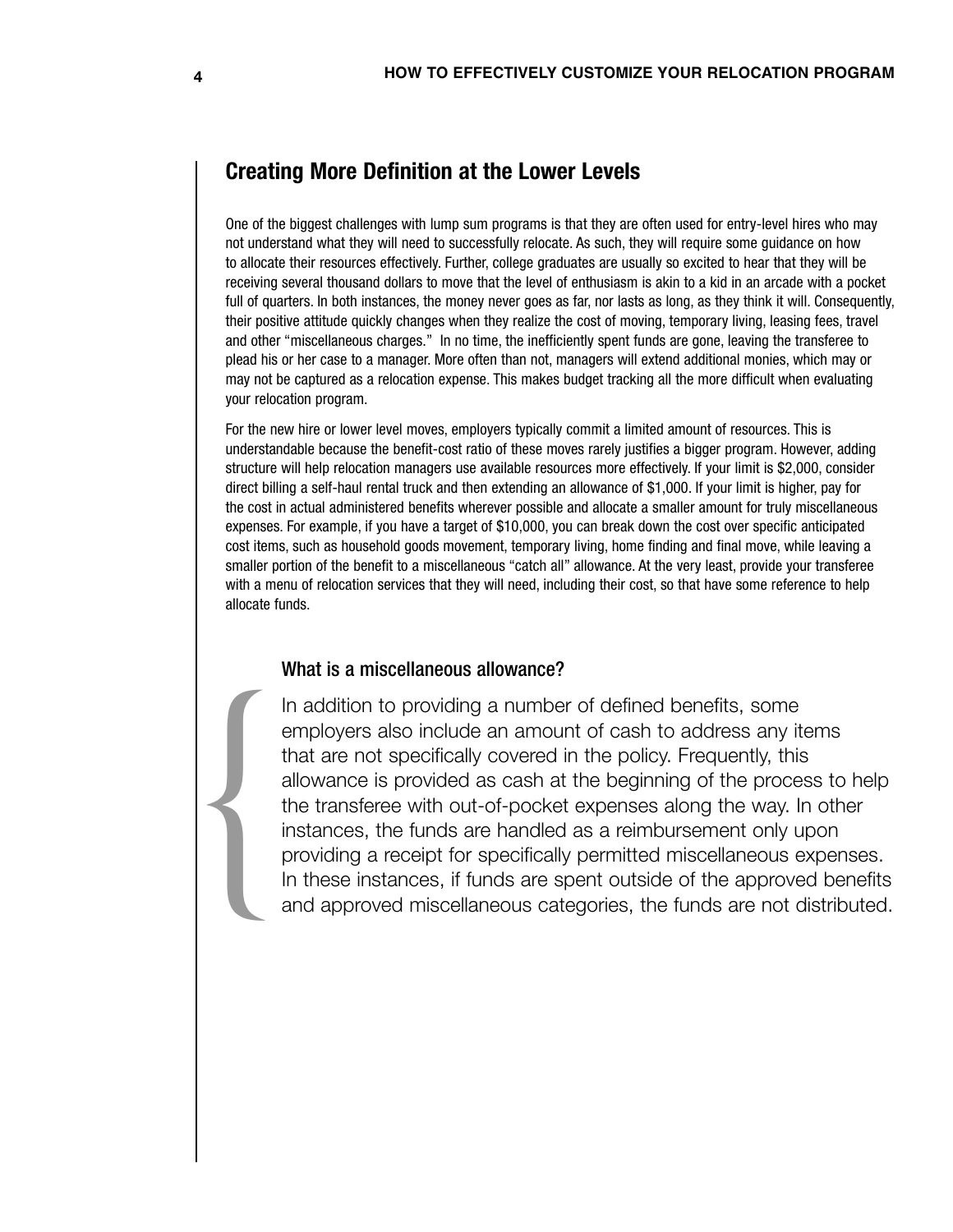## **Infusing Flexibility into the Upper Tiers**

At the other end of the spectrum from new hires and lower level moves are the higher level transferees. Senior personnel requires many more assurances and enticements in order to make the move attractive enough to accept. Challenges include, but are by no means limited, to the following:

- Family issues
- Negative home equity
- Senior care
- Children with educational or special needs
- Spousal employment assistance
- Wine/Automobile/Art/etc. collection
- Woodworking equipment/materials
- Extended dual living due to timing of school year, or other family events
- Property management
- Vacant home staging

This list is just the tip of the iceberg when it comes to moving today's relocation savvy executives. Without a doubt, each need adds a layer of complexity to the relocation process, as well as an additional expense. Balancing the need for cost containment with the demands of high-level executives is challenging, but also very possible if you infuse flexibility into your policies.

#### **A New Look at Homeowner Programs**

The first step to adding flexibility to the upper tiers is to dismiss the notion that a homeowner move program should cost a certain amount of dollars. This is difficult because it's natural instinct to set limits when trying to contain costs. It also makes budgeting easier. If you set the cost – let's say \$60,000 for 30 homeowners - your overall program cost should not exceed \$1,800,000. This is a number you can rely on, which is comforting when you have to present to your CFO.

But, when you give every homeowner a one-size-fits-all sum to match, you don't take into account the many variables associated with home sale. This means that in some instances you may be spending way more than necessary while in other, more complicated sale situations or pricier locations, you are not providing adequate funds. Of course, if history has taught us anything, senior executives usually get what they want in the form of an exception and it is these sorts of exceptions that often account for the lion share of ballooning corporate relocation expenditures. If you have a strong understanding of anticipated costs, designing a program around approved benefits can give you the same level of certainty as a capped program, if not more so when you take exceptions into account.

On the surface, benefit driven programs have been less appealing to accounts payable departments because of the perceived uncertainty. However, in the long run, a program with reliable upfront anticipated cost projections can highlight the anticipated cost of each move component, even before the relocation is approved. Further, if the projection comes in too high, you can reduce or remove items from the policy options until the anticipated costs fall in line with the value of the move. Later, we will discuss the actual cost projection process.

*Without a doubt, each need adds a layer of complexity to the relocation process.*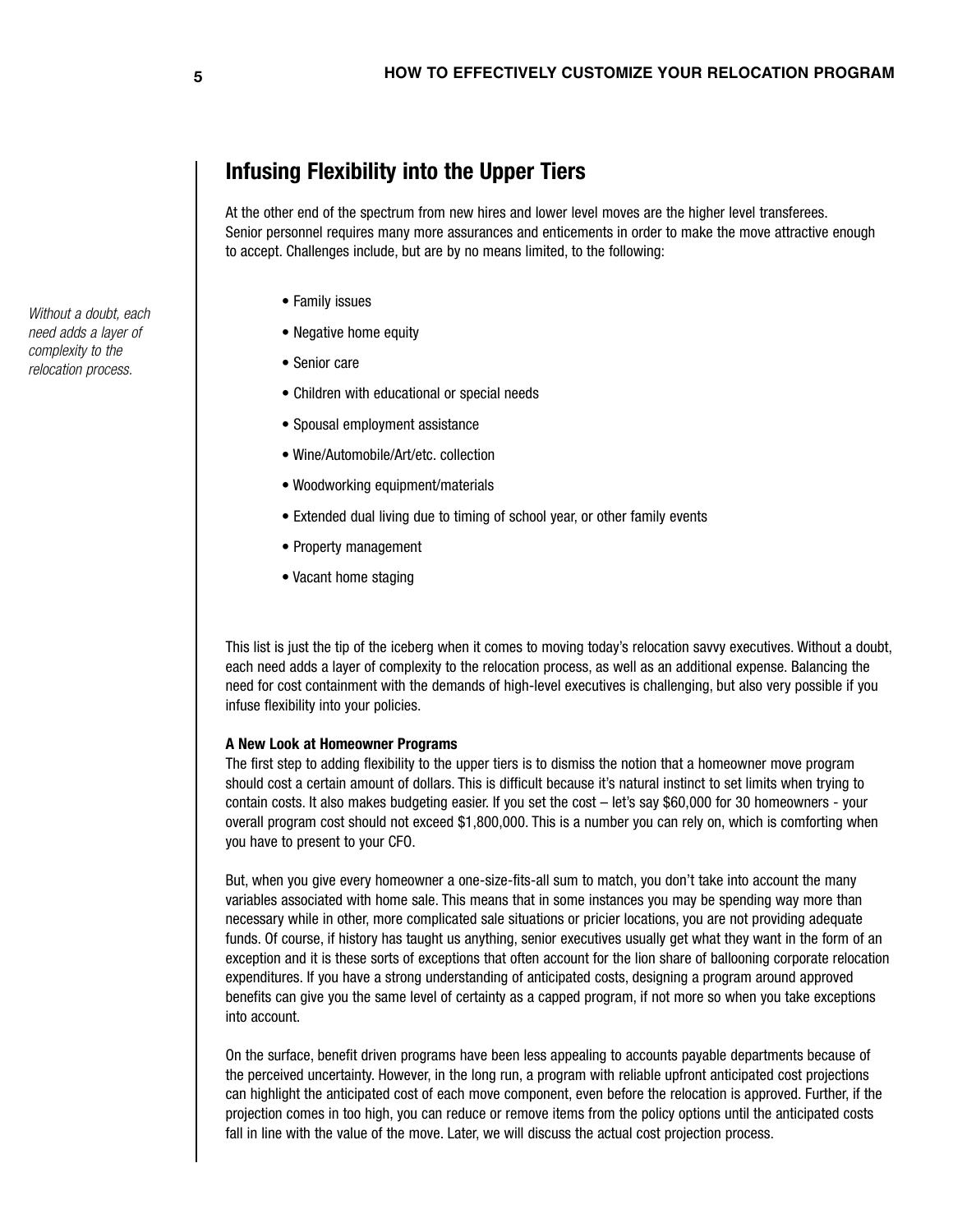Using a cost projection tool up front to determine which benefits are approved not only adds a level of certainty for relocation managers, but it also reduces the stress for the transferee because they will be getting exactly what they need, when they need it. A deliberated program of defined benefits also avoids having to refuse certain benefits to transferees because an arbitrary dollar cap has already been reached.

Although cost projections are not exact expense reports, they can get very close. Benefits that are not used to capacity or at all represent real savings for companies. This is a far better alternative than paying the projected amount in a lump payment, or having a discussion with the transferee who believes they are entitled to the remainder of the policy cap funds because they found ways to save (i.e. cut corners). The more structured defined benefits programs are, the more clearly they define the path for the transferee and the budget for the relocation manager, procurement and/or the CFO.

#### **Combined Lump Sum**

Although lump-sum policies are rare for high-level executives, employers have been combining a number of commonly used benefits, such as home finding, temporary living, final move and a miscellaneous allowance into one lump sum in order to simplify book keeping, cut down on processing time and add an element of cost containment and consistency. The problem with combined lump sums is that they rarely match the actual needs of your transferee. The ease of administration is negated by unnecessary cost when paying an employee for services for which there is no need, and granting exceptions when the funds are legitimately inadequate.

*The problem with combined lump sums is that they rarely match the actual needs of your transferee.*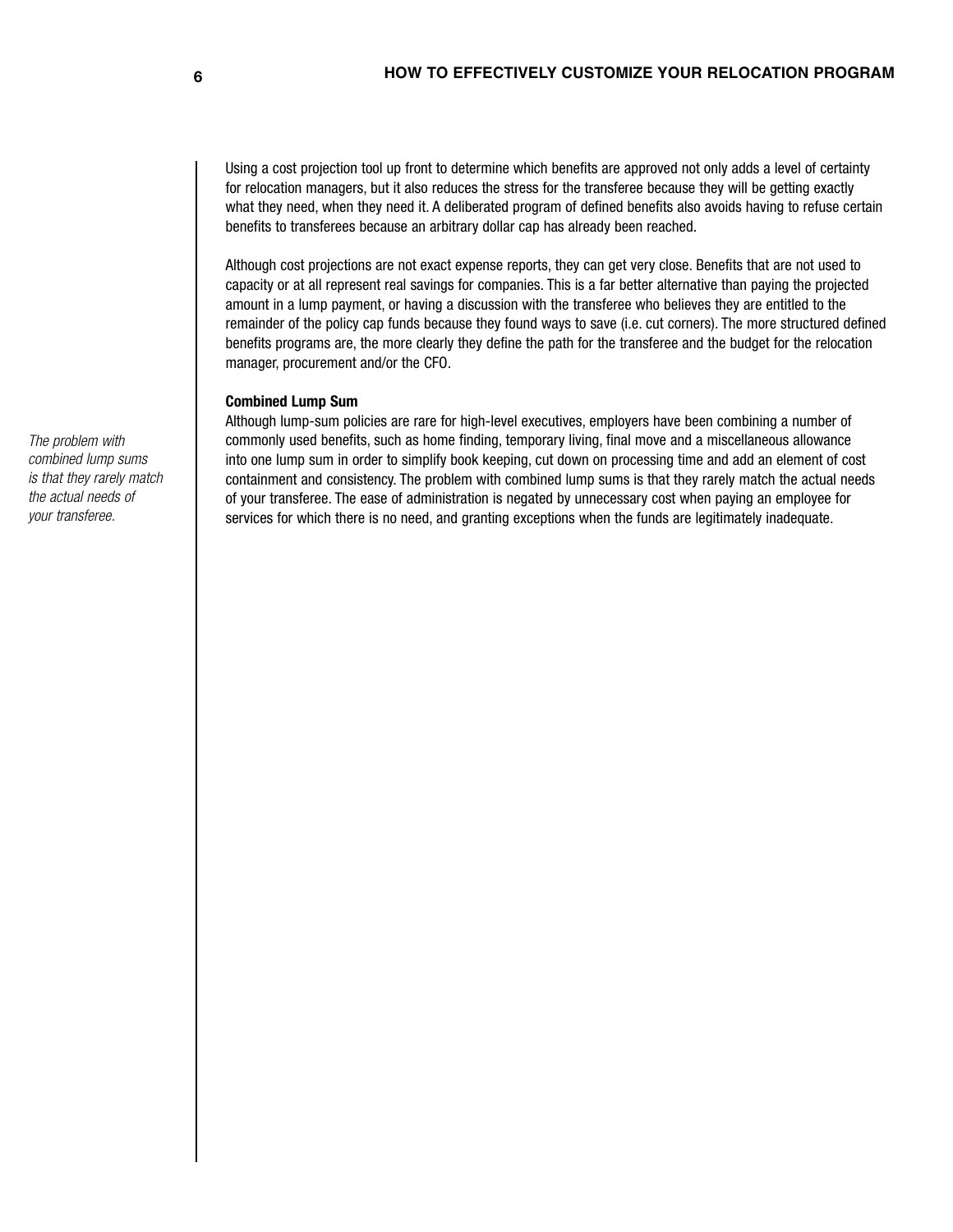### **How to Assess Costs Upfront**

Clear cost projections are the linchpins that connect cost containment with adequate benefit delivery. In order to ensure clear projections, we must get the most accurate view of anticipated costs right out the gate, preferably before an offer has been extended to the potential transferee.

If possible, the best way to get a true picture is to have a pre-move interview with the move candidate(s) to discuss any specific needs and the overall feasibility of the relocation given the employee particular situation. This interview should cover housing concerns, family needs, financial issues and any other facet of the employee's life that will be impacted by a relocation.

Those HR departments that are uncomfortable with such interviews, or that have specific rules preventing probing in these areas, can still execute a reasonable assessment. In these instances, the employer might provide their candidates with a comprehensive prep tool that gives an overview of the company's move objectives. It should also give the transferee insight into the complexities of relocating, what to expect, how to assess financial viability and how to determine if additional services will be needed. After completing the pre-move tool, the candidate will be more informed about the relocation's impact when discussing the potential move with their hiring manager. In turn, the hiring manager will be able to gather valuable information about the employee's needs and the total costs anticipated.

Once specific needs are accounted for and program benefits are understood, the cost of each component can be investigated using a variety of resources, from vendor information to the internet. For future adjustment flexibility, pricing should be broken down into the lowest divisible unit. It's important to remember that, with each component, you must also consider the tax cost to the transferee. If your intent is to limit the tax implications to the transferee, than not only will the taxes be taken into consideration, but also the tax on those taxes being covered. This additional consideration is referred to as a "gross up," which, after home sale and the household goods shipment, is the most expensive line item for a typical homeowner relocation. With each cost and tax treatment projected, adjustments can be made to either reduce or increase the total anticipated cost based on the transferee's specific needs. As the relocation progresses, the projection should be updated to give you more accurate information as it comes in. You can expect factors such as the actual home selling price, the size of the household goods shipment and new home purchase price to fluctuate. A good technology platform will adjust the bottom line in real-time so that you can see how things are proceeding. Keeping current on anticipated expenses provides for better real time budgeting.

*You can expect factors such as the actual home selling price, the size of the household goods shipment and new home purchase price to fluctuate.*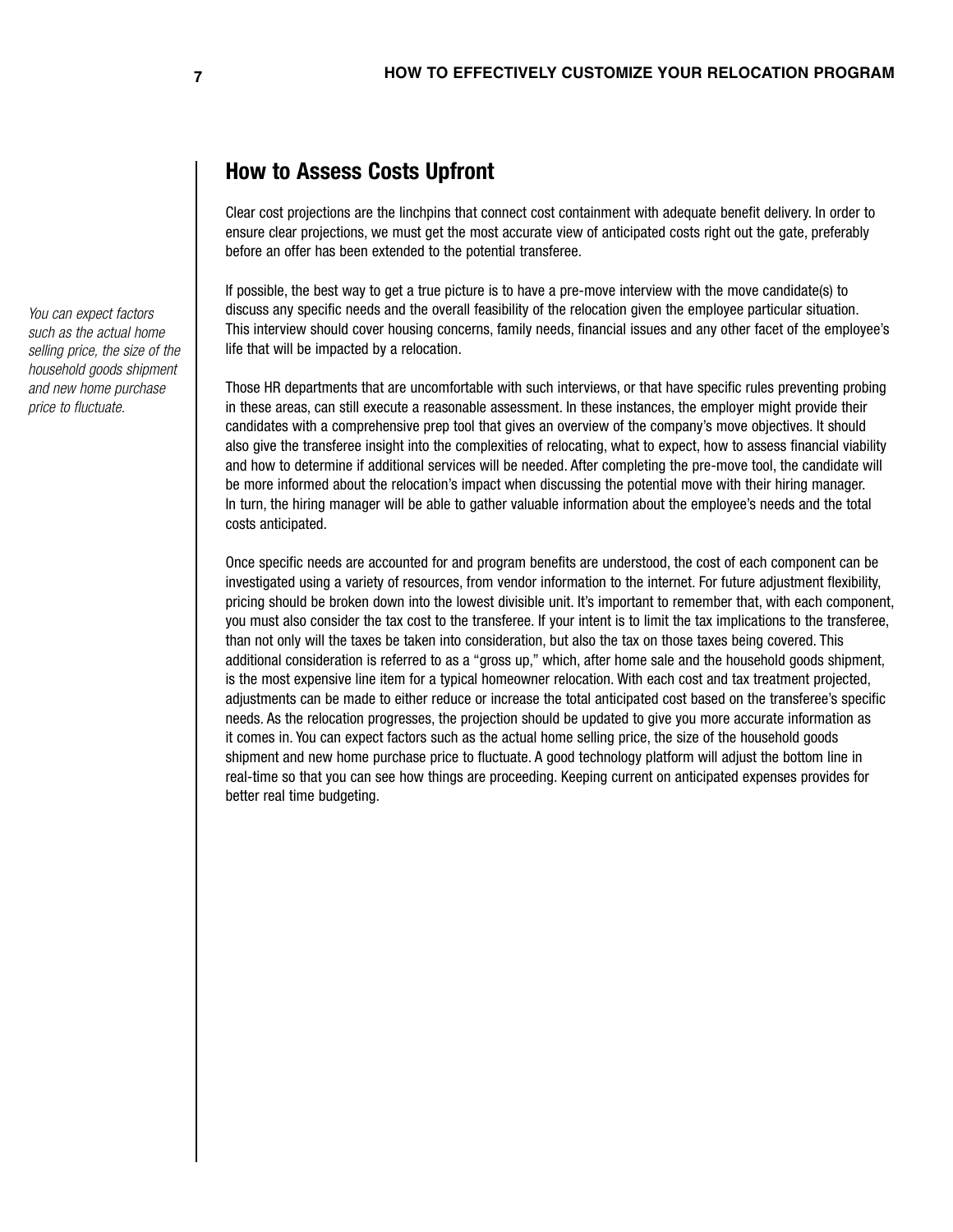### **Build Your New Program**

Relocation programs should always be works in progress that are updated after a careful review of feedback from transferees, recruiters and hiring managers. Exception requests and industry trends should also be taken into consideration.

If you are building a program from scratch, first look at the population of your workforce. Depending on the skill sets and diversity of the population, your program will range in number of tiers and benefits needed to satisfy each segment. For example, if you are running a retail business in markets with a readily available pool of qualified candidates and need only to provide limited assistance to store managers, there might be one policy with straight forward, consistent benefits. However if your company has many layers, such as some employees with easily-replicated skills and others with highly specialized skills, the overall program will need additional flexibility.

When working with multi-tier programs, begin with the most robust offering and work your way backwards. Within the actual policies, begin with the most expensive component and work down through the other elements. For example, a good order might be home sale, transportation of belongings, temporary living, home-finding and so on. You will find that when you write your most comprehensive policy first, it's easier to keep the language consistent throughout all of your policies.

As you progress, have a sense of the anticipated range of costs for each benefit. You can work with your third-party provider or, if you are in-house, your vendors, to give you an idea if you are remaining within the bounds of your goal program budget. As you move down the list, consider the number of times you might anticipate a specific need. For example, if you want to include elder care but you know that it's not a major concern for your transferees, you may want to reconsider its prominence in your policy. In fact, you might remove it all together, opting instead to add it to a list of options where a miscellaneous allowance might be applied.

Once the most comprehensive policy is formulated, and the anticipated costs are determined, the lower-tier policies can be determined based on anticipated needs and the cost/benefit ratio (i.e. does the benefit of having this candidate at the destination location outweigh the cost of getting them there?)

#### A Word on Creative Add-Ons and Market Competition

In a competitive market for highly skilled talent, employers will throw in added enticements to address potential concerns and beat out the competition for the hire. These benefits will range in price and scope. The appeal of placing add-ons directly in the policy, as opposed to granting exceptions as they come up, is that not everyone feels comfortable requesting them, especially from a new employer. Thus, if you are in such a business, this is one circumstance where you will include items in the policy that are not used by the majority. The alternative is to clearly define the benefits allowed in the miscellaneous category. Ultimately, if you note creative add-ons in your policy, and the competition does not, it could make a big difference. FIRE STRAIN<br>
TO STRAIN<br>
TO STRAIN<br>
TO STRAIN<br>
TO STRAIN<br>
TO STRAIN<br>
TO STRAIN<br>
TO STRAIN<br>
TO STRAIN

*If you are building a program from scratch, first look at the population of your workforce.*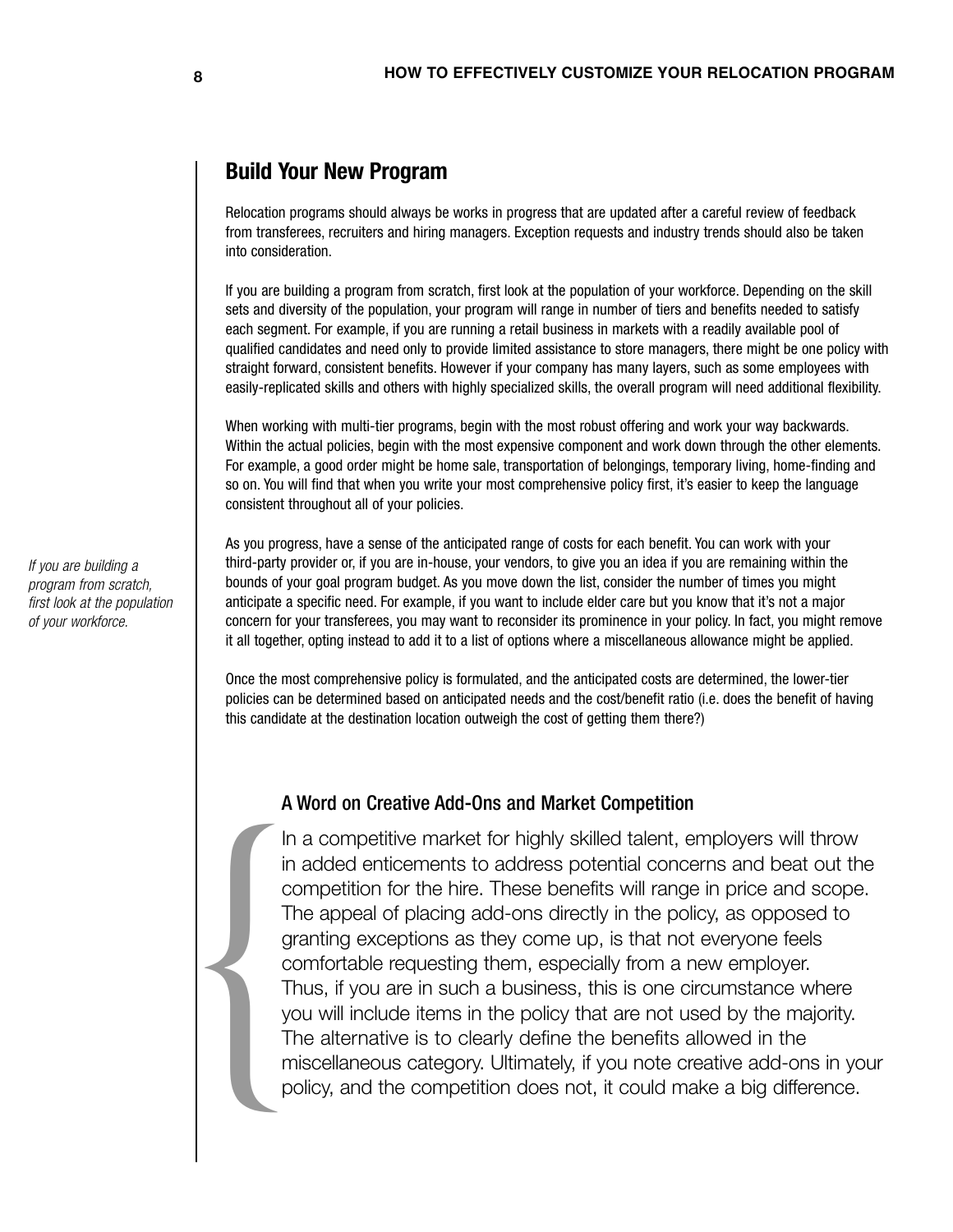## **Measure Program Results**

As noted previously, relocation policies, especially in a turbulent market, should be reviewed on a regular basis. We recommend reviewing them annual at a minimum. Relocation policies should be written to provide guidance and set expectations. Therefore, to evaluate your program, you should first look at the feedback of the transferees for each policy. When the transferees are polled on their experience, they should be asked to review not only their overall experience, but also the clarity of the policy and the convenience of the benefit administration. This feedback with help determine where editing would be useful. Next, you should look at which benefits were used more than allotted and which were used less frequently than expected so that you can make adjustments. Finally, carefully review all exceptions throughout the year to hone in on any trends that can be addressed in your policies.

#### **Tweak Your Program and Repeat**

Once you've taken a comprehensive look at your policies to determine how your program performed overall, you will be able to make minor or sweeping changes as needed. Pick a start date to implement your tweaked program and move forward from there. Per the section above continue the process of review-adjust-implement on a regular basis to ensure that you are responding to current market trends and transferee needs.

*Relocation policies, especially in a turbulent market, should be reviewed on a regular basis.*